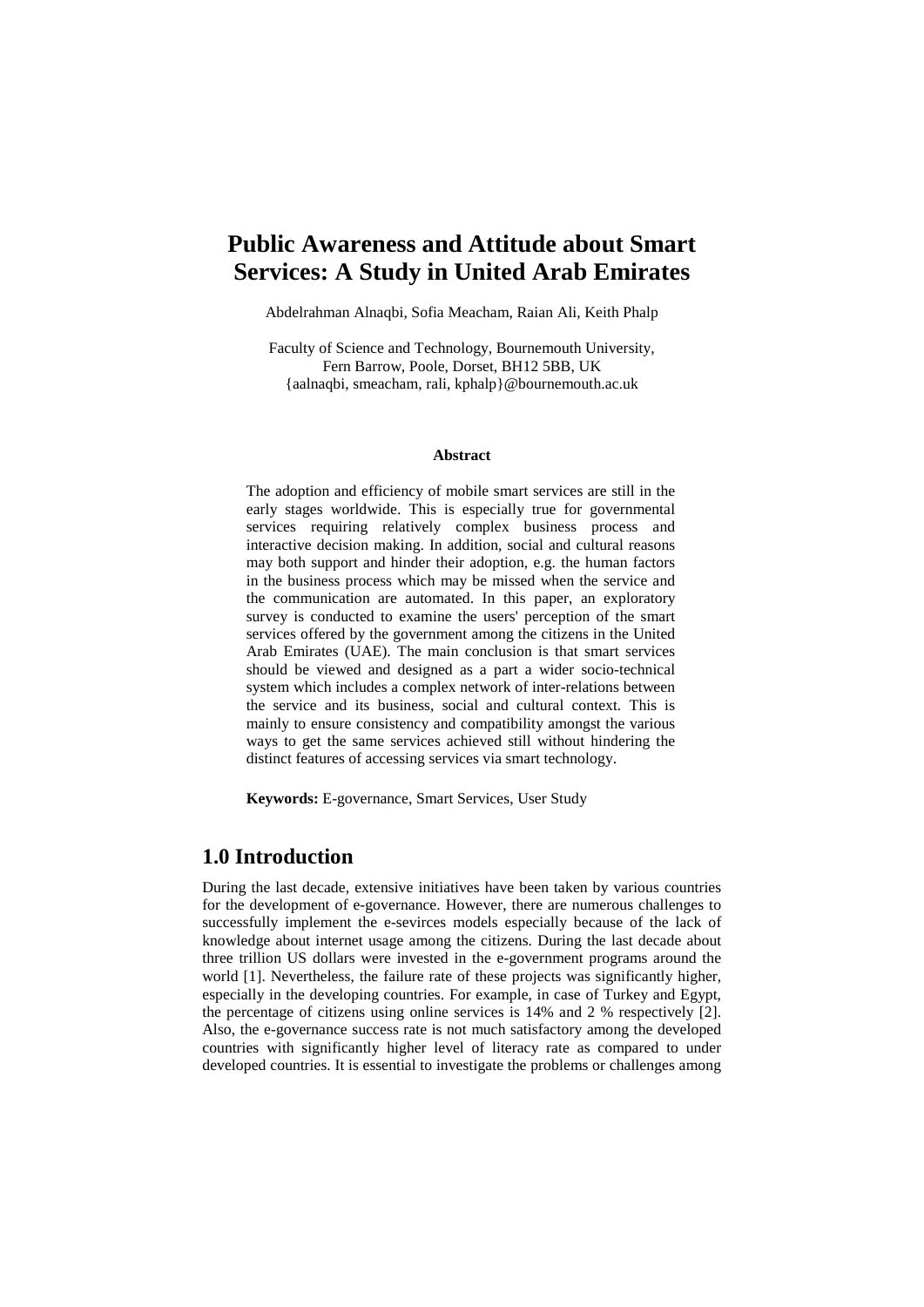both the service provider (governing bodies) and end users (citizens) for the improvement of e-governance model.

Previously, many studies have been conducted in different countries to identify the key problems concerning the lower percentage of citizens in using online services to interact with the authorities. For example, [3] concluded that organisational, cultural and managerial problems need to be addressed for better implementation of e-services in Italy. In [4] a study about the citizens' attitude towards using eservices in the UK is reported. The conclusion is that the percentage of e-services users can be increased by appointing technical support at local councils to train or assist the citizens about use of e-services. A study conducted in Jordan argues that in order to increase the interest of their citizens in using e-services, the government needs to improve the accountability and transparency to build the trust of their citizens in e-services [5]. In a study about building a centred e-governance system among the citizens of Taiwan, it was identified that the contributions from the technical experts in IT and the political leadership can play a significant role [6].

The situation in the United Arab Emirates is no different from other countries in the world. The UAE government took initiative towards e-government system since 2001 and is intended to motivate their citizens to use e-services by using smart technologies such as smart phones and tablets [7]. This will also provide easy access to these e-services available 24/7 and 365 days from theoretically everywhere in the UAE. Moreover, the UAE government announced that they have a problem with the smart services usability across the country, and this fact has been confirmed by the United Nations e-government survey as the world ranking of UAE e-government has declined 4 positions in the last year [8]. The current study is the part of the initiative taken to understand obstacles and area of improvement towards a wider adoption of smart services. It is to identify the citizens' attitude about using smart services. These results are helpful in creating optimized design model for successful implementation and building public trust on these services. A main conclusion is that the development of smart services should view them as a socio-technical system and be done in tandem to the other alternatives of achieving the requirements of the users to ensure compatibility.

# **2.0 Research design and methodology**

This part explains the major aspects about the users' survey, in terms of how it is designed, how the questions are selected and what areas to be addressed, as well as how the participants involved in the data collection process are selected in a way to assure equal opportunities.

### **2.1 Research questions**

The current study is investigating the questions in the area of electronic government application in Emirates, and in particular it is concerned with egovernment practices in terms of challenges of applications, and the smart services provided to the citizens to replace the traditional offline channels.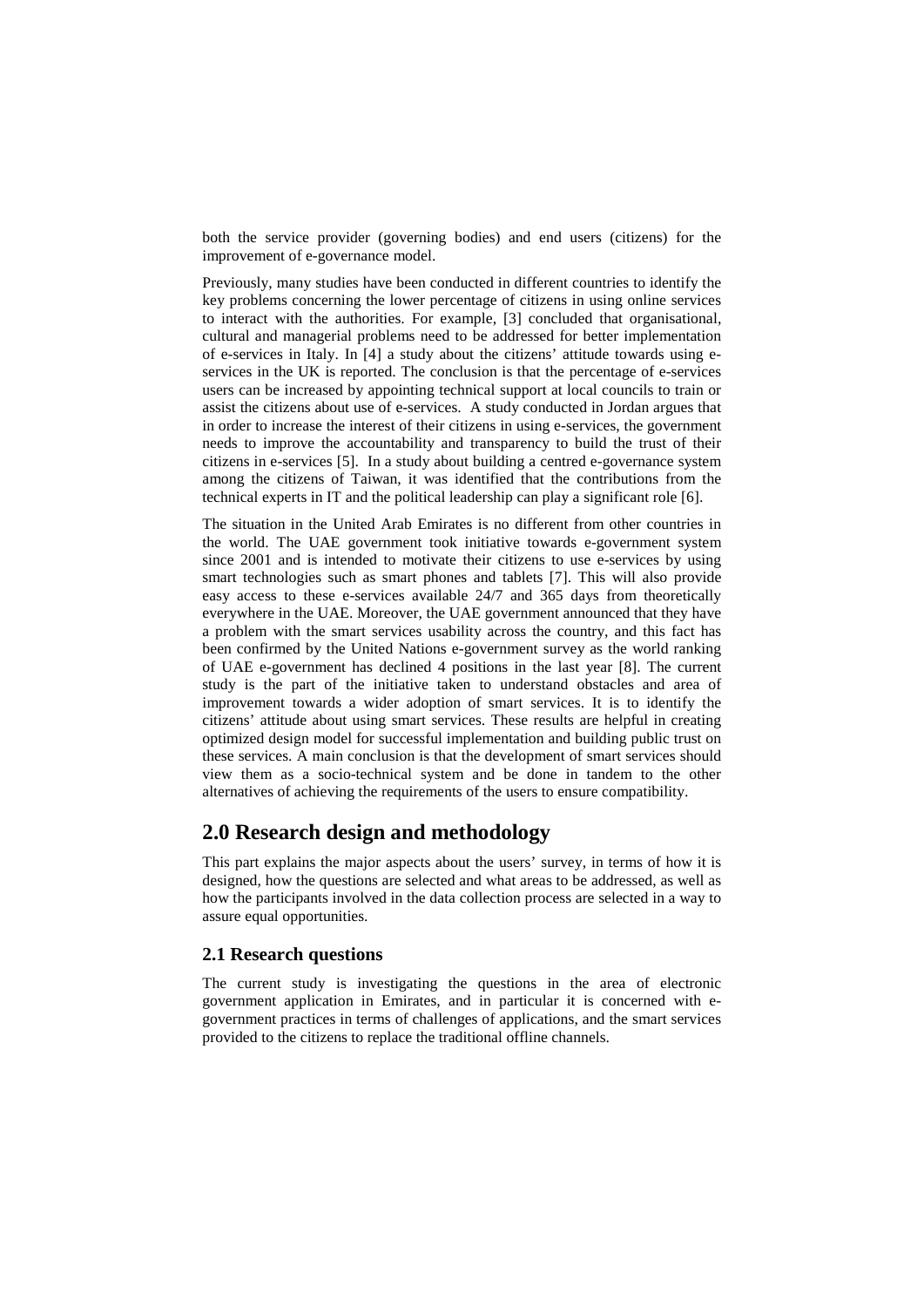The exploratory survey is meant to serve the research question through data collection from users, nevertheless the survey is not intended to give an in depth analysis of the various reasons, and sources of success and failures, but rather to identify the key areas of weaknesses and strengths in the e-government applications, for the following three reasons:

- When surveyed, users are generally able to state their requirements and feedback, but would not easily be able or willing to elaborate on the reasons especially for a software-intensive system where the lack of terminology might be a problem-facing majority of participants with various academic and cultural backgrounds.
- The domain of smart services is relatively recent and in particular the first initiative in UAE was in 2012 [9]. For that reason, even if users would be able to give their perception and own experiences, it would still not be possible to give much success and/or failure stories given that, all smart services are still recent and a common understanding is still being developed over time.
- The reasons for successes and failures are knowledge, which is distributed across different stakeholders, and users are only one part of the involved parties. For instance, users would be able to state reasons like the lack of confidence in dealing with the online requests as seriously as in person, but unsurprisingly they would not be able to state or to give opinion on which departments are responsible for any of the challenges that they might be facing at different stages.

For the above reasons, this survey gives an initial understanding of the areas that should be further explored from the users' perspective.

## **2.2 The Survey Questions**

The survey questions are designed around seven central main areas of investigations. Furthermore, a textbook to add further explanation supports the survey questions, and comments are also used mainly in justifying common answers or a specific answers a user give. As a result, the survey design enables both descriptive and content analysis of the collected data. As a matter of fact, the qualitative analysis is relatively significant to clarify and give justifications to the numbers [10].

For example, the high percentage of users using smart services in general, which was a result of the descriptive analysis, this fact did not necessarily mean they are using all the available services but rather few of them only, and this is for different reasons depends on users behaviour. This fact became comprehensible by looking at the comments added by the users, and will be explained and analysed through the study later in terms of reasons. The survey questions are as follows,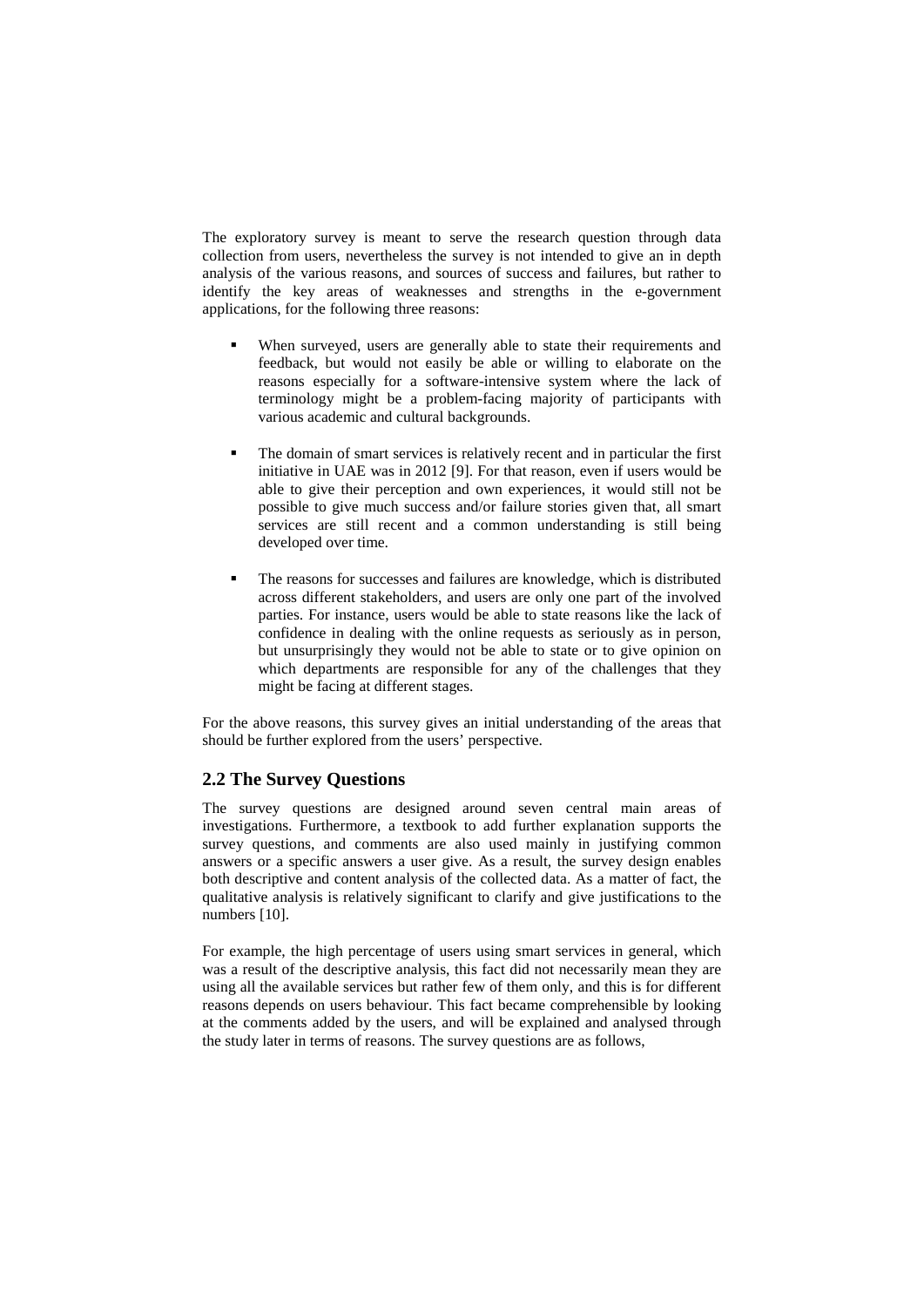- Are you UAE Citizen/Resident?
- Which device or technology do you use to access the Internet?
- Do you use Federal Government online services?
- Which device do you prefer to access Federal Government online services?
- How do you rate the usefulness of the Federal Government Online Services?
- Please list the Federal Government Online services that you have notably used.
- In your opinion, what are the reasons, which would make the interests in the Federal Government Online Services limited?

### **2.3 Sampling**

It is vital to make sure that the collected data is relevant to the research, realistic and the sample is adequate and representative.

A total of a hundred respondents was asked to participate The respondents were selected in purpose from two different cities only, Dubai and Sharjah, in order to have equal participations from two major Emirati cities, and not to limit the answers to one location, in order to assure that the survey avoid any possibility of unseen reasons enhancing or hindering the e-government solution in any specific location over the rest of the country. Additionally, straightforward random sampling was done for the sample selection. This sampling method is conducted to assure that each member of a population has an equal opportunity to become part of the sample [11].

### **2.4 Data Collection Tool**

The survey is established as a paper-based to be filled up by the participants. The researcher approached participants' citizens in a diversity of organizations in Dubai and Al Sharjah. Additionally, the survey was planned to be paper based in purpose, as web based surveys are not always efficient in all industries, [12]. However, those who met the inclusion criteria as being citizens or residents of the two governorates were offered the option to either fill in the survey by themselves, or to be asked the questions verbally so that the researcher can write their answers down in a paper sheet. This information would be used later for the data analysis together with the form answers by the participants themselves.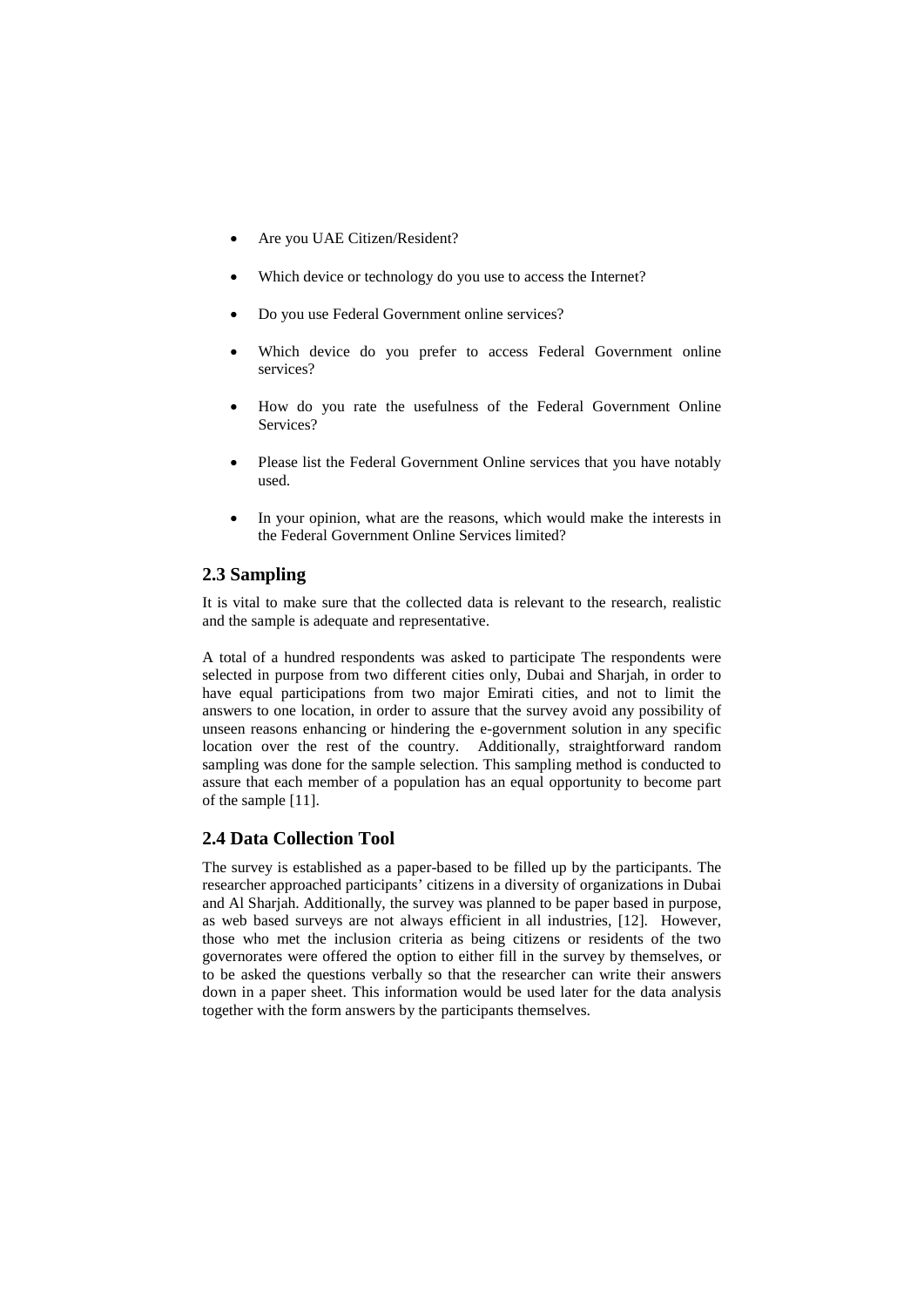# **3.0 Results and discussion**

### **3.1 Descriptive Analysis**

#### **Q.1 Are you UAE Citizen/Resident?**

In terms of demographics, the majority of respondents are indeed UAE citizens, and in particular 86% are Emirati nationals, while the other 14% are foreign residents in the country for different purposes.

#### **Q.2 Which types of devices do you use to access the Internet?**

The majority of respondents indicated that they access the Internet via Smart Phones on the go, representing 87% of the participant sample. This was followed by users preferring to use desktop computers with 74%, while laptops users are represented by 70%, and a further 44% is the percentage for users using tablet PCs to access the e-government services, and the least percentage is for kiosks with only 22%. Therefore, smart phones are the most used device by users to access the government's portal for various reasons such as the ease of use, and the ability to use it everywhere and anytime.

#### **Q.3 Do you use Federal Government Online Services?**

This question is essential to establish a link between Internet users and smart services users. Nevertheless, 85% of the respondents indicated that they are internet users and they already used the Federal Government smart services before to accomplish at least one of the services available online through the official portal as shown in figure 3. On the other hand, 11% of the sample declared that they did not use any of the smart services before, however they are still Internet users, and they are familiar with the needed technology, as a result they should have no problem with the needed knowledge required to access the e-government services.

Nevertheless, it is essential to mention the fact that e-government services usage naturally varies from one country/culture to another. In the case of Emirates it is expected to witness much larger discrepancies than usual, in view of the fact that the cultural background of the Emirates smart services users dramatically varies. Nevertheless, even in closely similar nations still the usage might relatively vary depends on many different factors on either personal or nation level as argued by [13].

Nonetheless, the majority of the participants declared that they prefer online services available to other methods of getting government services done. Therefore, this result is significant to the promotion of online services, as it indicate a keen interest of the respondents to accomplish their services online, since they already established preference towards the electronic portal, and they find it useful and more beneficial than other channels.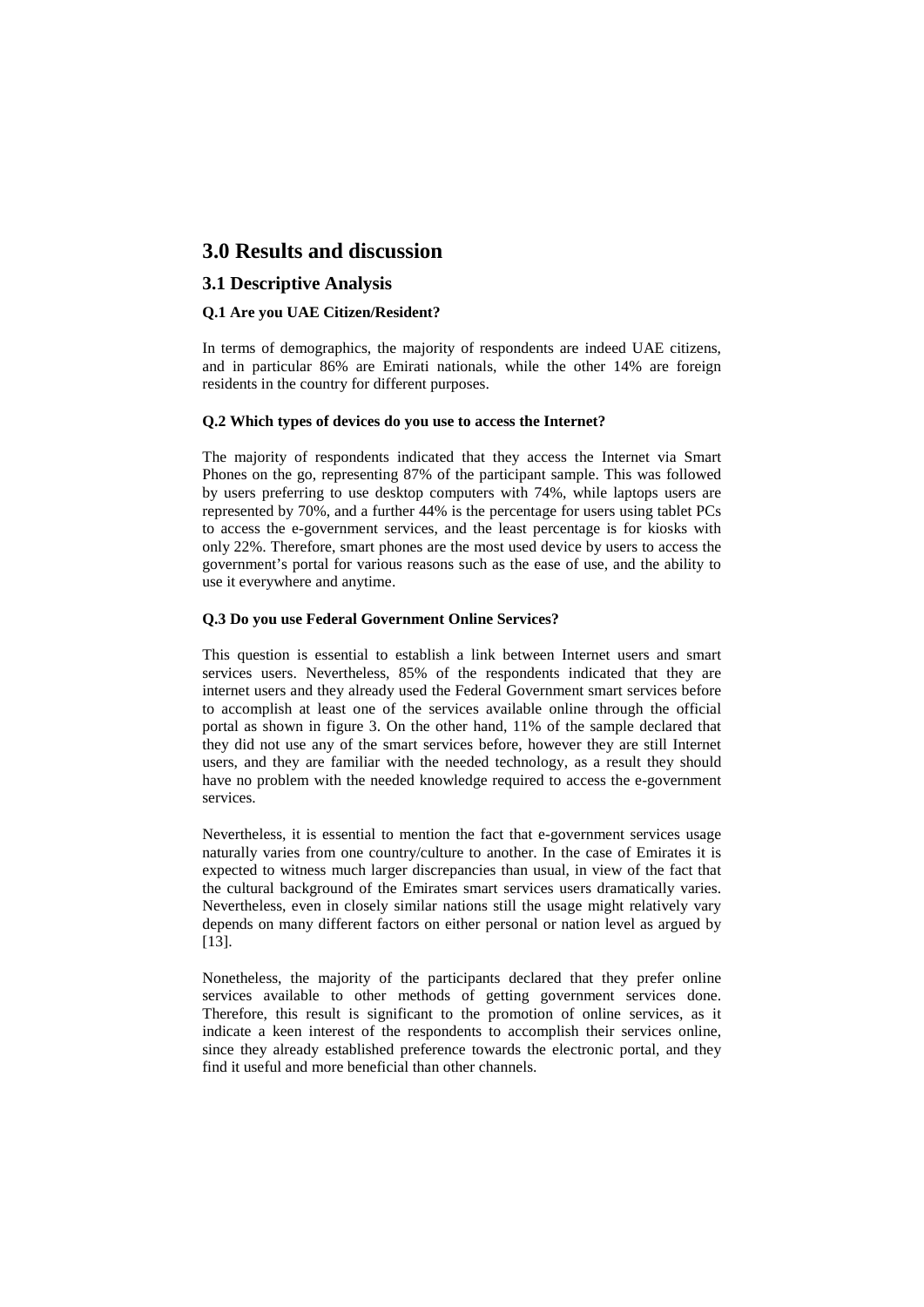#### **Q.4 Which one of these methods do you prefer to receive Federal Government Services?**

This question aims to address the preferred channel for customers to deal with the government, since there are other channels where users can interact with the government and get their transactions done.

The majority of respondents, 58%, choose the Internet as the preferred channel; moreover, they access the online channel by using their personal computers rather than smart phones. On the other hand, 55% of the respondents indicated that they would use available smart phone applications to access Federal Government Services directly instead of using their personal desktop or laptop computers at home.

Nevertheless, 42% of the participants still prefer the face-to-face contact to obtain Federal Government Services by visiting the different government offices in various cities. While 36% desire the Telephone to acquire government services by calling and talking directly to a government representative. Last but not least, 11.34% preferred to use an Agent to access Federal Government Services, and eliminate any direct interaction, which naturally incurred extra cost. In fact, these results confirm the conclusion drawn from Question 3 with regard to the keen interest of the population of UAE to use smart service and online services in general, and explains that still other channels attract different user groups, and the variation between the different channels is not really big, which indicate none of the channels is neither widely popular, nor unpopular.

#### **Q.5 How do you rate the usefulness of the Federal Government Online Services?**

It is important to know how citizens perceive the new channel of government services. The majority of respondents with 86% felt that the Federal Government Services accessed online are useful to them and perceive it as a good turning point in the relation between the government and the citizens. On the other hand, 13% of participants were unsure whether they would use this new model in general or not, thus indicating a limited benefit to them and uncertainty of its usefulness in general. However, none of the participants declined completely the model. Therefore, the results again shows that the potential of a wide adoption of this model is quite soaring and the majority of the people find it useful in a way or another.

#### **Q6. Please list the Federal Government Online services that you have notably used?**

In fact this question aims to differentiate between the frequency of used services in order to extract useful information for online and offline user behaviour.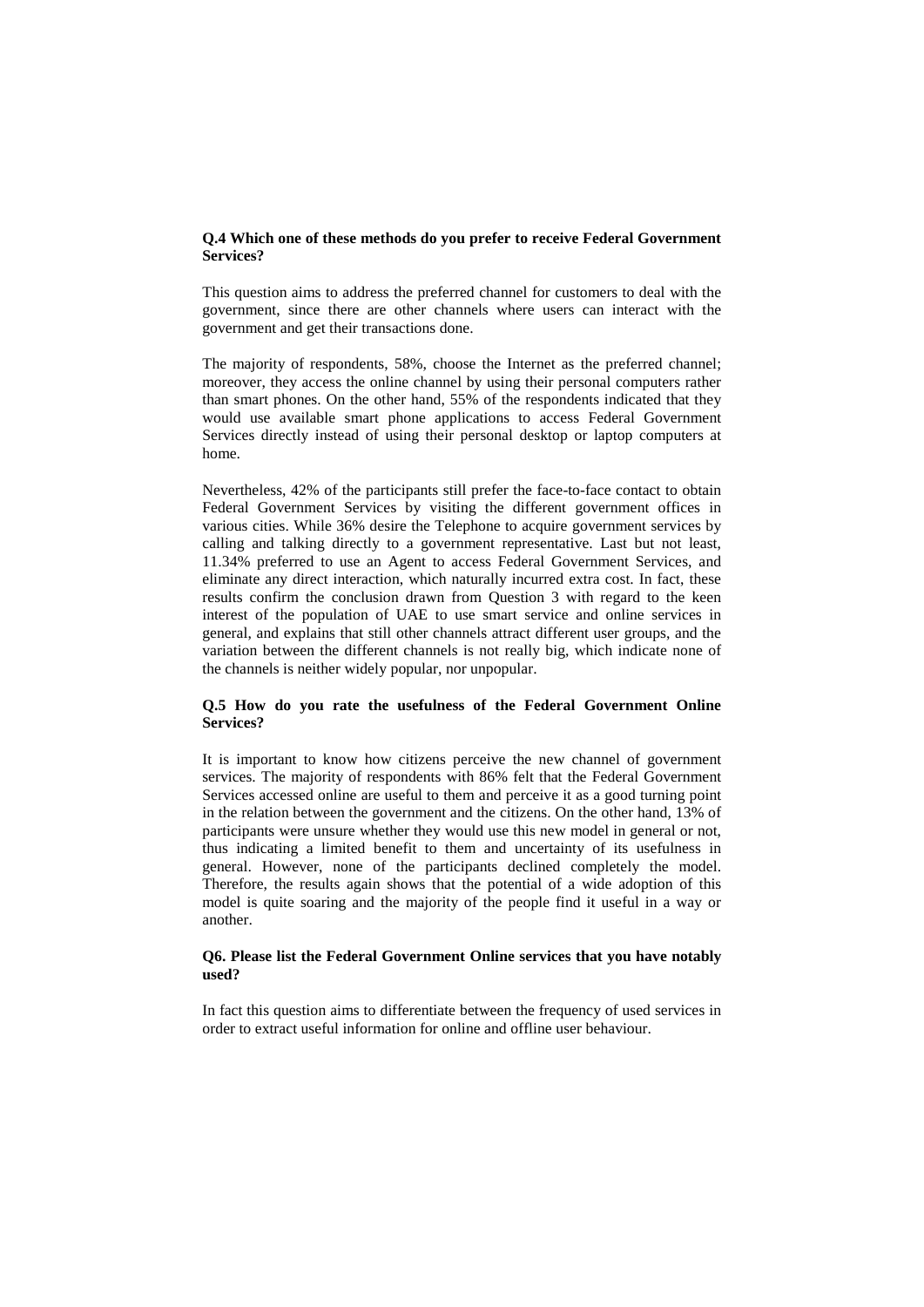The online service of the Emirates National Identity Authority topped the list, as it is used by 65% of the participants. Additionally, the online services provided by the ministry of interior came to the second place with 60% of the participants naming at least one online service. Moreover, FEWA came in the third position with 54%, while the ministry of health online services is actually at the fourth rank with 51%. Nevertheless, the Ministry of Labour is placed at the fifth place with 32% of participants using its services, followed by the ministry of Education at sixth position with 21%, and the last position is for the Sheikh Zayed Housing Programme online services with almost 10% of the users accessing it.

However, although the results are indicating variety in the service providers from different ministries and different type of services, but it still did not mean a wide coverage of all the services provided by the involved authorities, since the analysis of the comments collected from the participants explained that, only a limited number of services are being highly used in comparison to all available services from the engaged authorities.

#### **Q.7 In your opinion, what are the reasons, which would make the interests in the Federal Government Online Services limited?**

This question is vital to investigate the users' perception of the services.

The 71% of respondents thought that the lack of enthusiasm for online services is due to lack of understanding of how to use the services by the general public, and understanding the benefit of this paradigm in general, since its new concept to most of the citizens. Additionally, the lack of clarity and simplicity in the design and interfaces of the online services portal, as well as explanation on how they should be used came in the second place with 45%. Third reason is the lack of understanding of the flow of the services, and involved procedures of accomplishing a service, regardless of the interfaces and design, came third with 40%. Moreover, the lack of trust and safety feeling came fourth with 21% of participants felt that the online services are not safe for their money, as well as for their personal data that they used to accomplish in online services. On the other hand, 6% felt that they needed much time before start using the services in order to learn and reach to the stage where they can use the online services with no restriction and with confident. Another group of participants representing 9% indicated that the fees involved to be paid including the telecommunication company subscription fee, especially when downloading forms, and the bank involved fees when paying online, etc. is an obstacle for them to use the online services. Nevertheless, 71% of participants think that communication challenges are behind the lack of interest in online services in general.

### **3.2 Qualitative Analysis**

**3.2.1 General observation on users comments**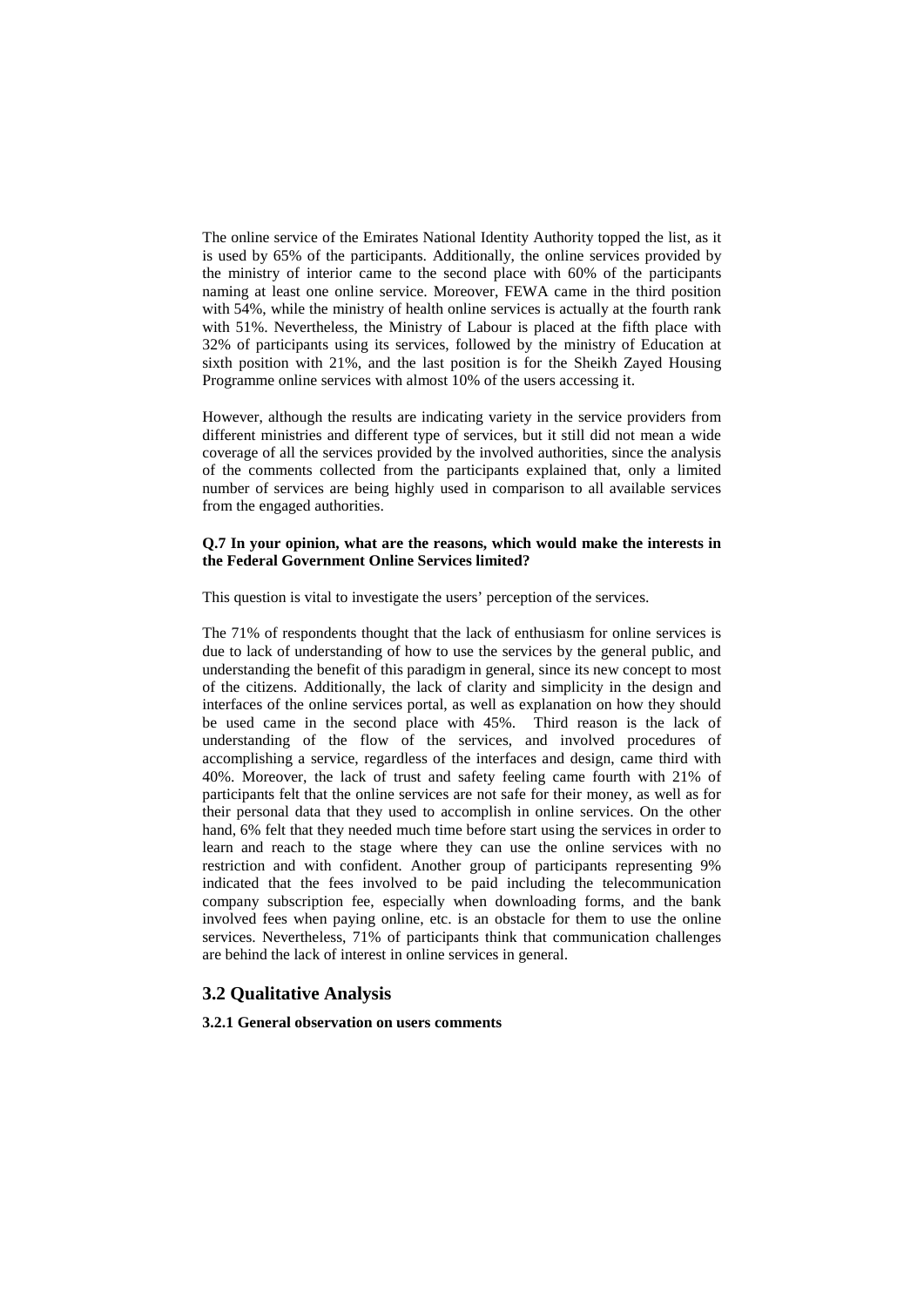In this section, the comments given by the survey participants are analysed. This qualitative component is meant to clarify the participants' options and give more insights on citizens' perception of the current status of smart services in the UAE. However, the comments are analysed to extract mainly the major sources and the reasons for current problems and obstacles services and customers face, in order to achieve higher levels of users satisfaction. Additionally, users' comments are naturally serving in the direction of suggestions and feedback on enhancing the service, since a general trend in the collected answers, combined with relatively high number of users who prefer online service, indicated the following:

- A keen interest to use the service in general, when needed, and a general perception among participants showed the smart services as a useful tool to deal with government in different aspects.
- Majority of participants attempted to use the smart services before for at least once to use the offered services, which is in line with the fact that high percentage of participants who access the internet and most of their online activities are done on their smart phone
- Difficulties in using the services, despite the above two observations, a need for major enhancements on both technical, and organization level is needed in order to address the fact that, users find it difficult to interact with the online portal, and get through the procedures in a smooth way. The use of smart service was limited to only a handful of most popular services while the rest is highly under-used.

#### **3.2.2 Comments received by participants**

By analysing the participants' comments, it was noticeable that the different participants mentioned 127 different reasons and comments. Nevertheless, after eliminating redundancies and combining similar answers with common context, the collected comments were grouped into the following eight main categories:



Figure 1 main participants comments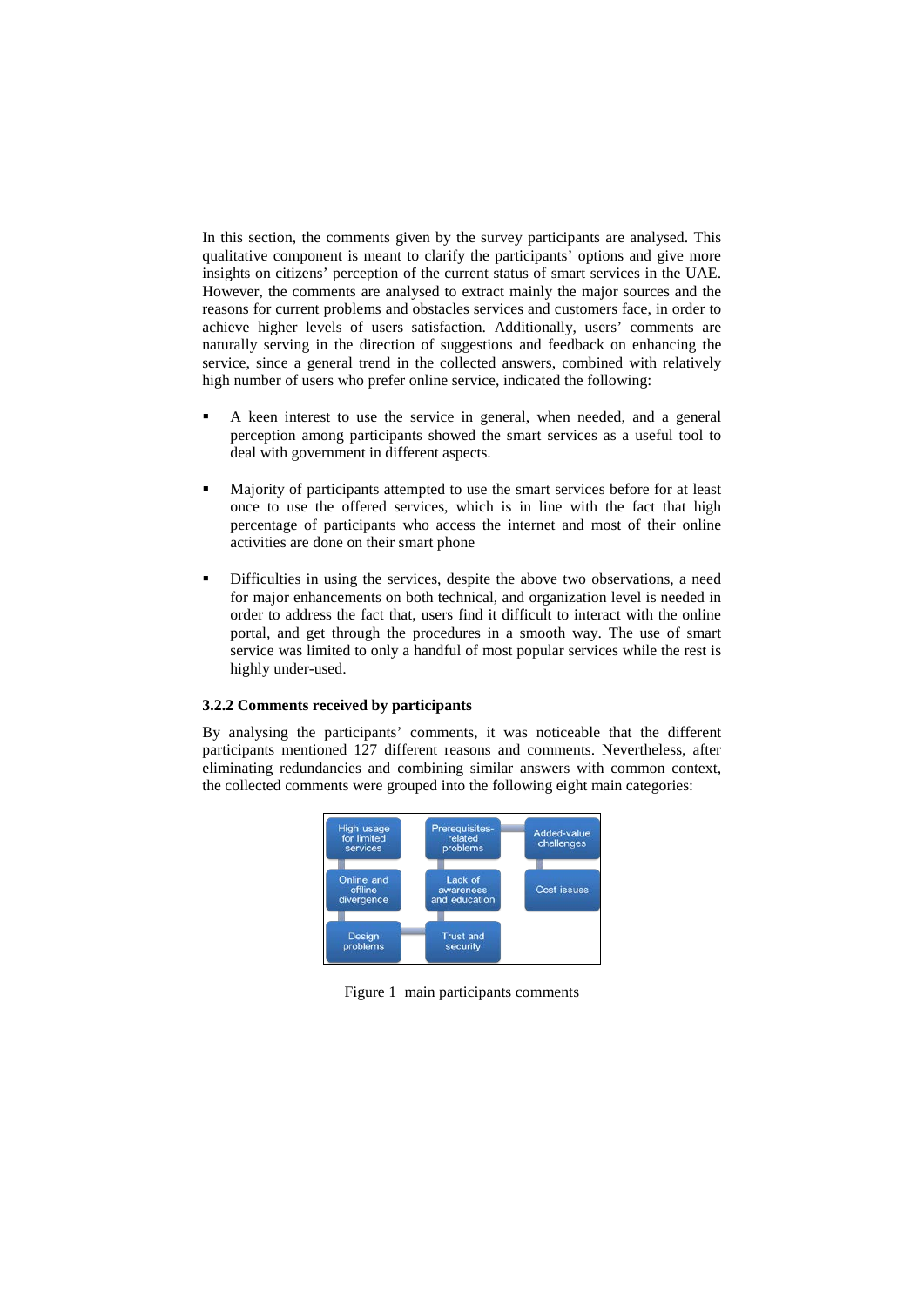#### **High usage, but only for limited services**

The participants' comments indicated that only a few number of services are being practically utilized by users, and a big number of other services failed in reaching an acceptable level of popularity among users. Nevertheless, the used services share the common characteristics of the simplicity and popularity by nature, hence obstacles of learning and education are much minimized in these services. On the other hand, the popularity of more advanced and complex smart services is still low among users, and therefore users tend to utilize them less.

#### **Divergence between in person and online**

Naturally, the online channels should be offered in accordance to the service cycle in offline method. However, participants indicated that the use of online services does not imitate the completion of services in person. They added that one of the major reasons why this divergence is seen as negative is the fact that facilities offered in person could be much better, and the overall benefit to the users is relatively higher since a negotiation with staff is indeed possible. For example, when a citizen visits service office, an explanation of a certain fine is actually possible, and it is better explained in person than just receiving a brief message on a smart phone with the total amount to be paid.

#### **Design problems**

Service design plays an important role in the smart service introduction, and also development over time, as well as the users perception of the smart services. The collected comments from the participants declared that we have the below four different issues within the design aspect: **Service nature**, not all services are genuinely implementable as smart services such as the cases when a large amount of data is required to be filled in; **In person**, as a matter of fact, some of the available online services still require an in person attendance at certain stage during the different procedures, and this compromise the entire communicated idea about the smart services; **Flexibility,** another problem is the lack of flexibility and fault tolerance in the smart services design. For instance, one of the users indicated the inability to edit the data once the form is submitted; **Mobile version**, the use of smart services via mobile phone necessitate that the design should be simple and easy to navigate. However, some services are complex by nature and it remains a challenge on how to produce a mobile friendly version of the service.

#### **Trust and security**

It seems from the received comments, that participants have already witnessed some cases where submitted online requests were lost especially in the early stages of operating the smart services. However, this was mainly due to bugs in the system or human errors at the staff side, and that was due to the newness of the services by that time. While this could be expected and tolerated when adopting a new technology, but it seems that users would need even more assurance that these mistakes will not come to pass again and affect their usage of the services. Nevertheless, such assurances will requires a change of the users perception, which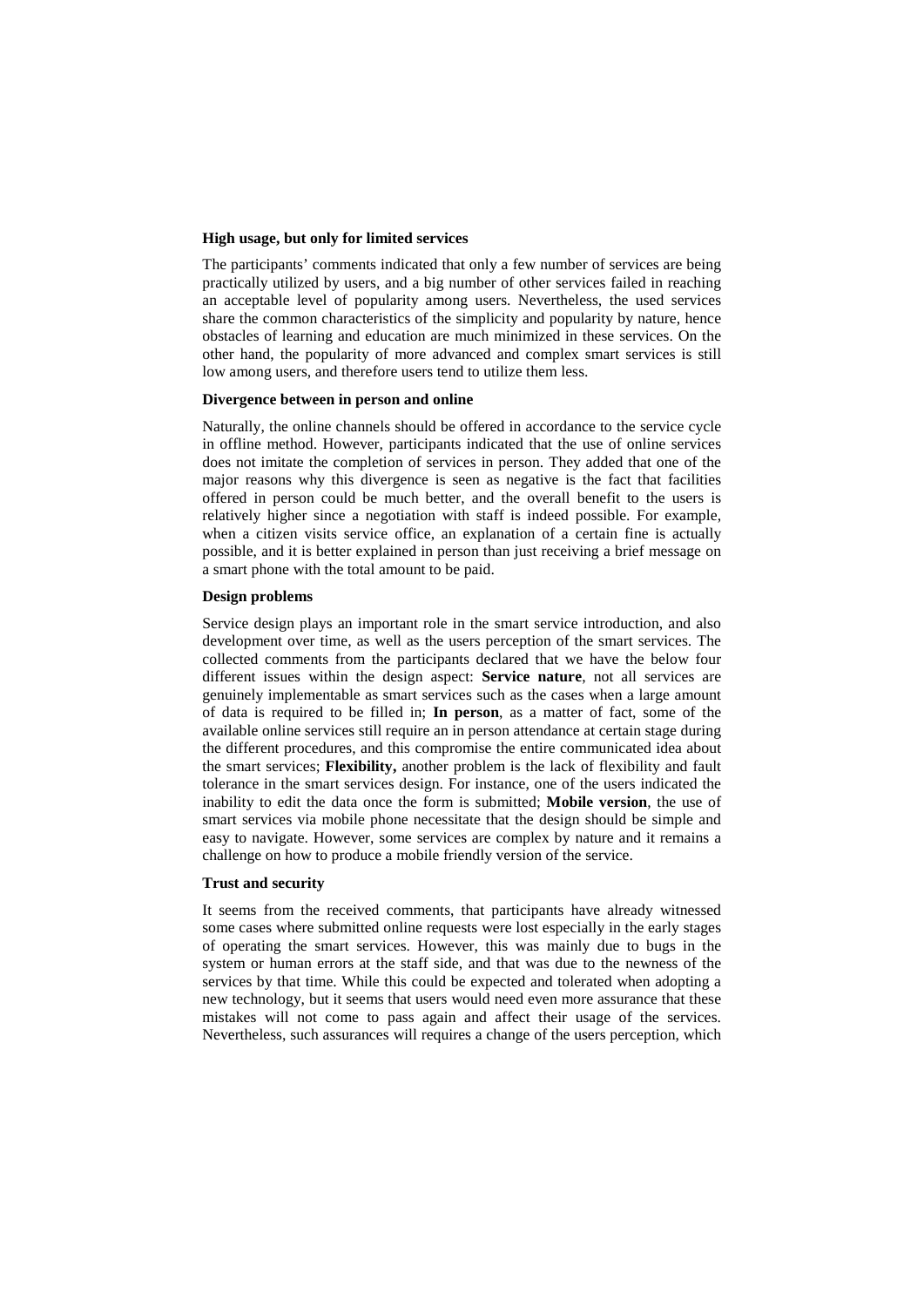would require time and will build up gradually in alignment with a good implementation of the smart services.

Additionally, it seems to be a considerable amount of doubts about the implications of using smart services. People tend to distrust mobile phones and Internet in general when it comes to providing their data, since they don't have the option to control the level of privacy they can tolerate, which if implemented could encourage more usage of the e-government service [14]. Moreover, participants indicated that this is due to the relatively lower security measure, which can be implemented in mobile phones. For example, one user mentioned that people usually install apps which request access to almost all the stored data on the phone, and this discourage the use of mobile phones for accomplishing sensitive tasks requiring for example the user identity data and financial information.

#### **Lack of awareness and education**

It seems that smart services need a careful attention to the change management practice involved. Obviously, a large sector of the population especially those who are sceptical of the implications due to lack of awareness on the way these services work, are in need for excellent management practices in order to establish a good acceptance to the smart services offered by the government. Unsurprisingly, such awareness may not entirely eliminate the resistance to change as the newness of the technology would lead people to wait till others use it successfully for a considerable period of time, however a good change management shall at least reduce the resistance and help the public to create acceptance quicker, and as a result a faster integration with new channels shall be created. On the other hand, the diverse backgrounds of smart services users make the change management practice more and more essential and irreplaceable [15]. However, users comments reflected a very strong concern by users about the needed knowledge, since majority of them indicated that they don't or they believe that they don't have the needed knowledge, and they also claim that the government is not doing efforts to educate the people. As a result, this lack of knowledge turns to be an obstacle by users towards the smart services.

#### **Prerequisites-related problems**

There are essential requirements that need to be available for the users, in order to be able to employ the smart services in the planned and desired way. Two main areas need to be considered: the internet coverage and the internet speed. These factors can be a major problem in using smart services as not all areas have enough coverage or speed which makes them less usable and disadvantages some categories of potential users.

#### **Added-value**

Goods or services added value is something welcomed by most of the users, survey participants indicated that they appreciate the additional information and sometimes the offers they receive when they attend in person to the government authority offices. Users confirmed that the useful information include not only the information obtained from the staff while getting the service done, but also the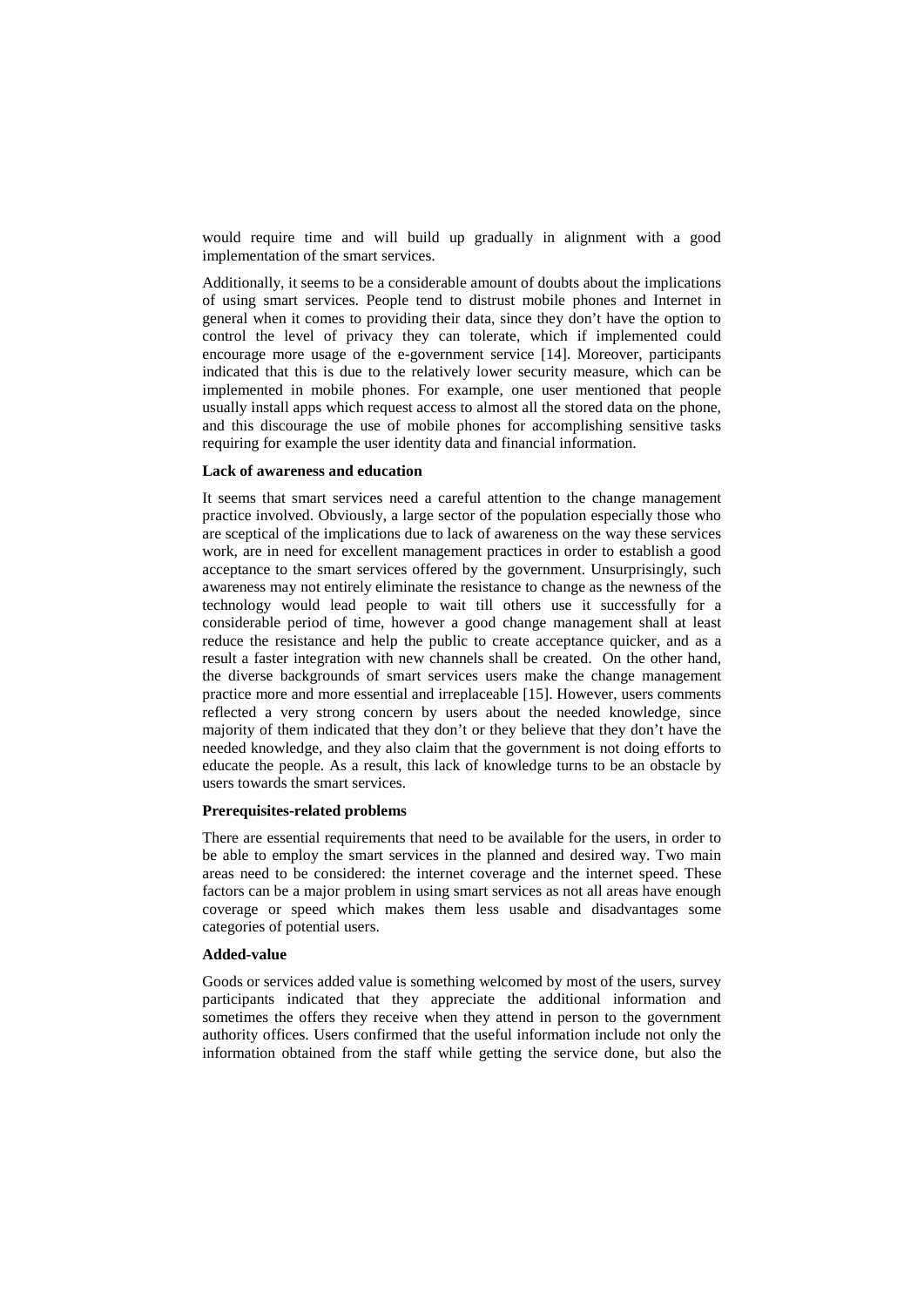other attendants while waiting for their turn and having a group dialogue. As a result, this raise the questions of whether a need to make the smart services more social by allowing social networking facilities or not, which will consequently increase the information sharing not only between the government and citizens but between citizens themselves, which is something need to be strategically decided. Nevertheless, by finalizing each service transaction by a forum for discussions and sharing experiences amongst users, since this practice shall lead to a better imitation and probably enrichment of users' experiences in general.

On the other hand, the online portal could also be more interesting for users and the experience could be relatively better as some users mentioned. Participants argued that the online access to information ease and speed could be exploited. For instance, the added value could take different formats. Additionally, smart service rating option could be introduced as a value added service. Moreover, being able to search for how peer citizens from the same geographical area have rated the services a user is about to use, could also be seen as a very good value added services to users. In fact, such added services shall give a room for a collective rating and a feeling of community involvements. Nevertheless, some current commercial apps already have such rating feature to share the experience, but government services seems to have the fear of trivializing the services if augmented by such techniques, since the government might prefer to position their online portal in a different place than other applications already available in the online market. Furthermore, from the participants' answers one would speculate a room for such enhancement and further studies will still be needed to estimate its effectiveness, and impact on the government strategic plans.

However, Value added services in the e-government could take many different formats, and the benefit could vary from country to another and culture to another, nevertheless, it is also argued that, one stop government portal is a successful added value, sine it assure that user will deal with only one website or representative entity even if the needed service involves many different government authorities in nature collaborating together [16].

#### **Cost**

The costs associated with the online services are not negligible as mentioned by many users. In fact, the incurred online costs additionally include the telecommunication company fee in order to connect the user to the Internet from any of the client devices, and also the bank charges when the user is using the account in paying online. Although in practice this might be still cheaper in comparison to the involved costs of traditional in-person attendance, i.e. fuel or transportation and the time needed, but still these costs are unconsciously detached from the service in opposite to those in the case of online services. In other words, the offline costs might be more expensive but naturally indirect, while the online costs might be less and cheaper but still direct in nature, which may logically develop the feeling to the users that they are paying more for the same service online in comparison to offline channels. Nevertheless, users referred to the additional costs by mentioning two different aspects, which are both relevant to monetary issues, but they are different in nature: The cost associated with the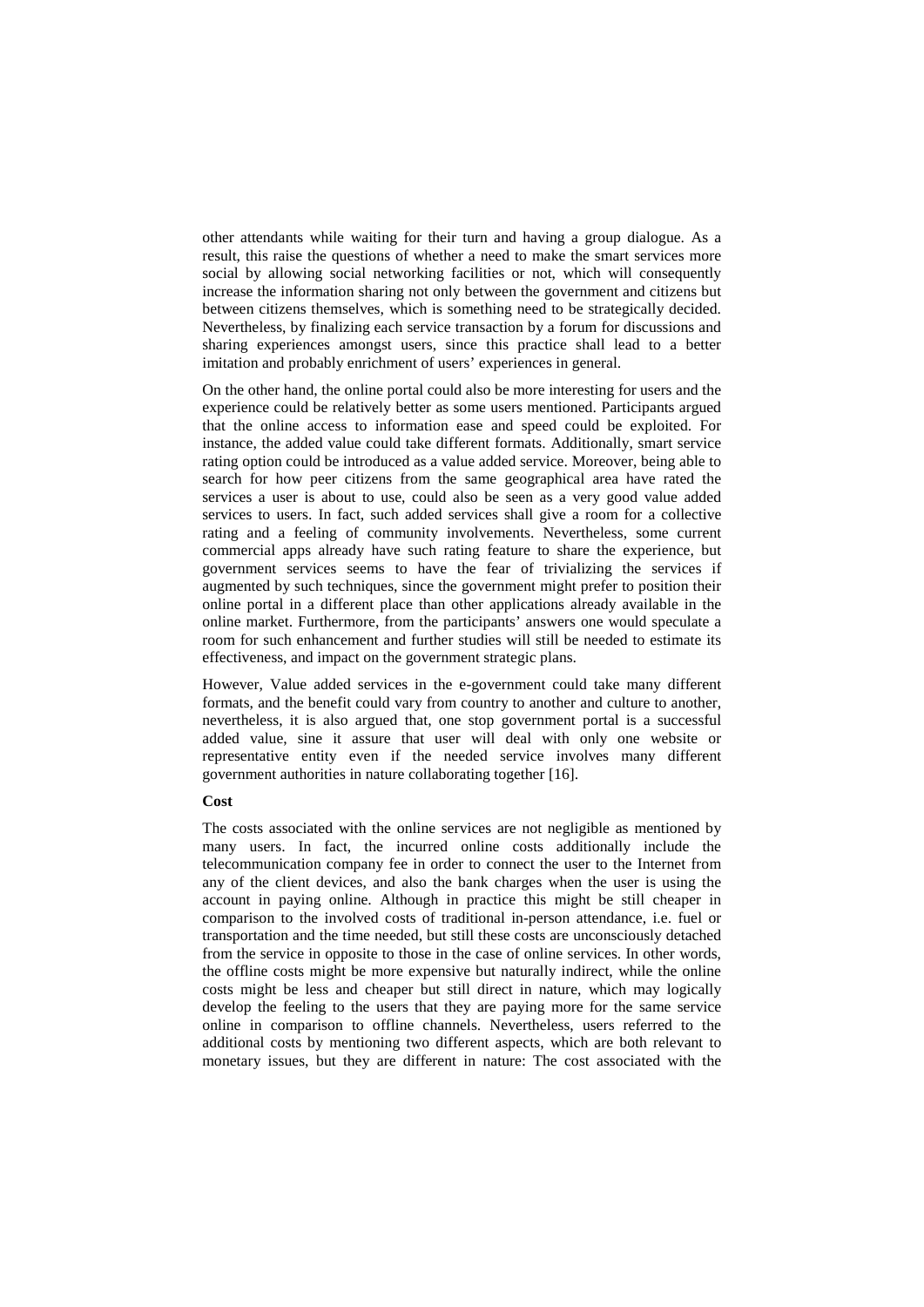online services in terms of Internet connection, and bank charges for the online transactions; Payment security, and they referred to their concerns about how secure is to provide their bank details online.

# **4.0 Conclusions**

In summary, in this paper we introduced the user survey mechanism and results as a tool to collect information from the present e-government users. Additionally, the researcher took into consideration the need to have diversity in both gender, and age when selecting participants for the one to one survey interview. Furthermore, not only diverse participants were selected, but also diverse cities, as the researcher has chosen the two major cities as targeted locations for data collection in order to reach users that are dealing with different governments offices in offline medium, when they are comparing it to the online portal. And the researcher identified the links between the survey questions, and the questions of the research. After the information was collected, the researcher introduced descriptive and qualitative analysis for the data, in order to have solid outcome and to be able to link the results to the research. Which leaded the researcher to identify eight major challenges as listed below, which were mentioned by the majority of the participants, as hinders to the usage of the e-government services in emirates: High usage for limited services, Online and offline divergence, Design problems, Trust and security, Lack of awareness and education, Prerequisites-related problems, Added-value challenges, Cost issues.

Nevertheless, it was noticed that users have different behaviour and different preferences when it comes to interact with the government through the available channels. Additionally, users mentioned many important comments when they were given the chance to write comments about the services, and unsurprisingly the majority of users mentioned almost the same comments about their perception of the smart government solutions offered to the public. At least but not last, the survey was very helpful and gives a deep insight of the current situation of the smart services in the United Arabs of Emirates.

# **5.0 References**

- 1 Snead, J. T. and E. Wright (2014). "E-government research in the United States." Government Information Quarterly 31(1): 129-136.
- 2 Fakhoury, R. and B. Aubert (2015). "Citizenship, trust, and behavioural intentions to use public e-services: The case of Lebanon." International Journal of Information Management 35(3): 346-351.
- 3 Osnaghi, A., 2010. The Evolution of ICT and Public Administration in Italy.
- 4 Kolsaker, A. and L. Lee-Kelley (2008). "Citizens' attitudes towards egovernment and e-governance: a UK study." International Journal of Public Sector Management 21(7): 723-738.
- 5 Obeidat, R. A. and E. A. Abu-Shanab (2010). "Drivers of E-government and E-business in Jordan." Journal of emerging technologies in web Intelligence 2(3): 204-211.